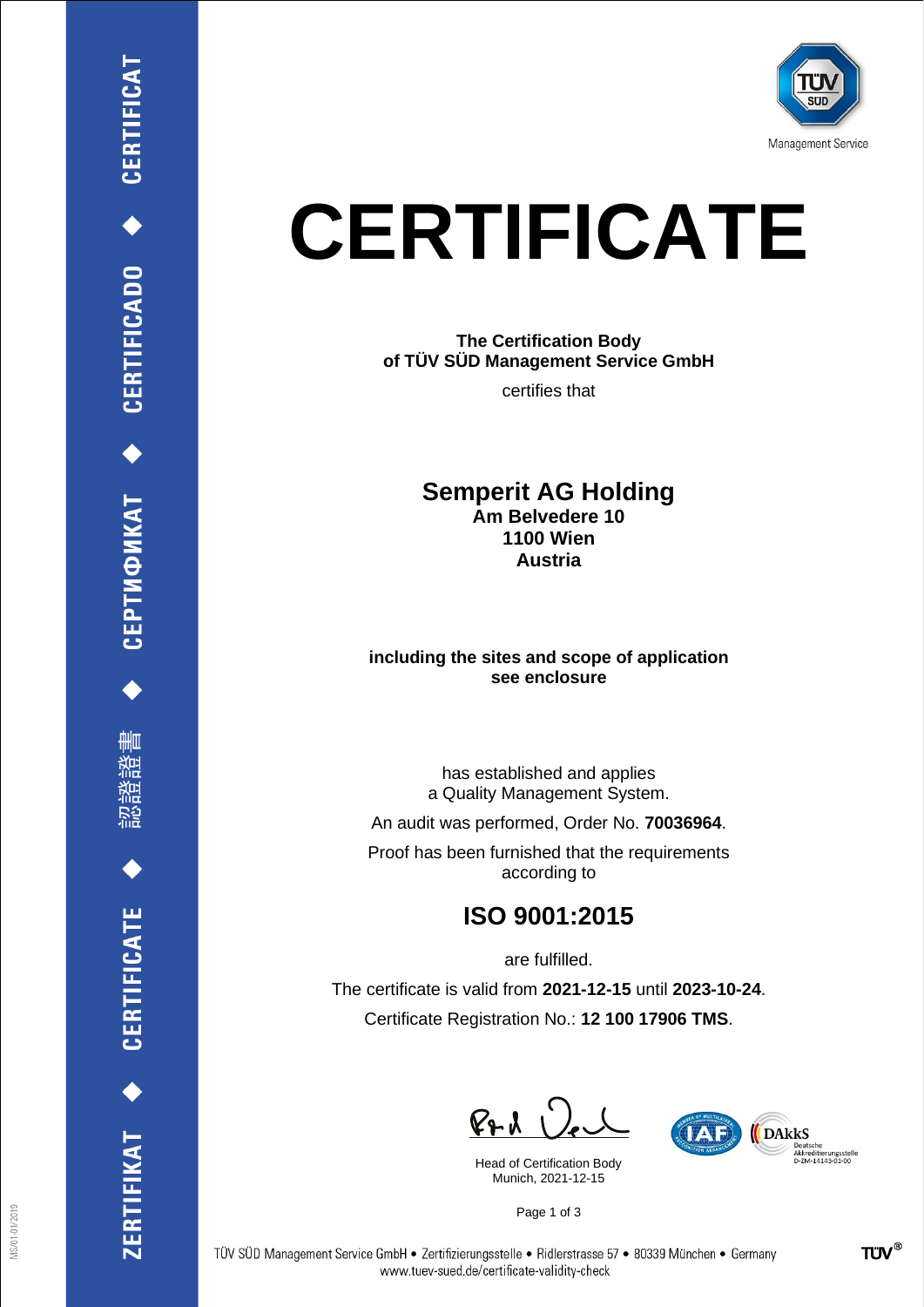$\ddot{\bullet}$ 

ZERTIFIKAT ◆ CERTIFICATE



## **Enclosure of Certificate Registration No.: 12 100 17906 TMS**

| <b>Sites</b>                                                                                                                                        | Scope of application                                                                                                                                                                                                                                                                                                                                                                                                                                                |
|-----------------------------------------------------------------------------------------------------------------------------------------------------|---------------------------------------------------------------------------------------------------------------------------------------------------------------------------------------------------------------------------------------------------------------------------------------------------------------------------------------------------------------------------------------------------------------------------------------------------------------------|
| <b>Semperit AG Holding</b><br>Am Belvedere 10<br>1100 Wien<br>Austria                                                                               | <b>Group Functions and Development</b>                                                                                                                                                                                                                                                                                                                                                                                                                              |
| <b>Semperit Technische Produkte</b><br>Gesellschaft m.b.H.<br>Triester Bundesstraße 26<br>2632 Wimpassing<br>Austria                                | Development, production and sales of rubber<br>compounds, handrails for escalators,<br>industrial rubber products for ropeway and ski<br>technology, moulded parts and profiles made<br>of rubber or plastic for industrial applications,<br>sealing systems for windows, doors, facades,<br>elastomer and wear resistant sheeting, and<br>technical industrial products, hydraulic,<br>pressure washer and industrial hoses made of<br>rubber / composite material |
| Semperflex Optimit s.r.o.<br>Semperflex A.H. s.r.o.<br>Vitkovská ul. 391/29<br>742 35 Odry<br><b>Czech Republic</b>                                 | Development, production and sales of<br>rubber compounds, hoses made of<br>rubber / composite material, hose assemblies<br>and fittings                                                                                                                                                                                                                                                                                                                             |
| Semperflex Shanghai Ltd.<br>1255 Cang Gong Rd, Shanghai Chemical<br>Industrial Park, Fengxian Sub-zone<br>Shanghai, P.R. China<br>Post Code: 201417 | Production and sales of rubber<br>hoses-wire reinforced hydraulic type;<br>development at location Wimpassing                                                                                                                                                                                                                                                                                                                                                       |
| <b>Semperflex Rivalit GmbH</b><br>Steinhardter Straße 32 A<br>55596 Waldböckelheim<br>Germany                                                       | Development, production and sales of<br>high pressure hose assemblies and fittings                                                                                                                                                                                                                                                                                                                                                                                  |
| <b>Semperflex Asia Corporation Ltd.</b><br>110/1 Kanjanavanit Road<br>90230 Pahtong, Hatyai Songkhla<br>Thailand                                    | Production and sales of hydraulic hoses;<br>development at location Wimpassing                                                                                                                                                                                                                                                                                                                                                                                      |
| Sempertrans Belchatów Sp. z o.o.<br>ul. Transportowa 5<br>97-427 Rogowiec<br>Poland                                                                 | Development, production and marketing of<br>conveyor belts, rubber compounds and<br>sheets, steel cords and ropes                                                                                                                                                                                                                                                                                                                                                   |

 $P_{P}$ d  $Q_{e}$ 

Head of Certification Body Munich, 2021-12-15



Page 2 of 3